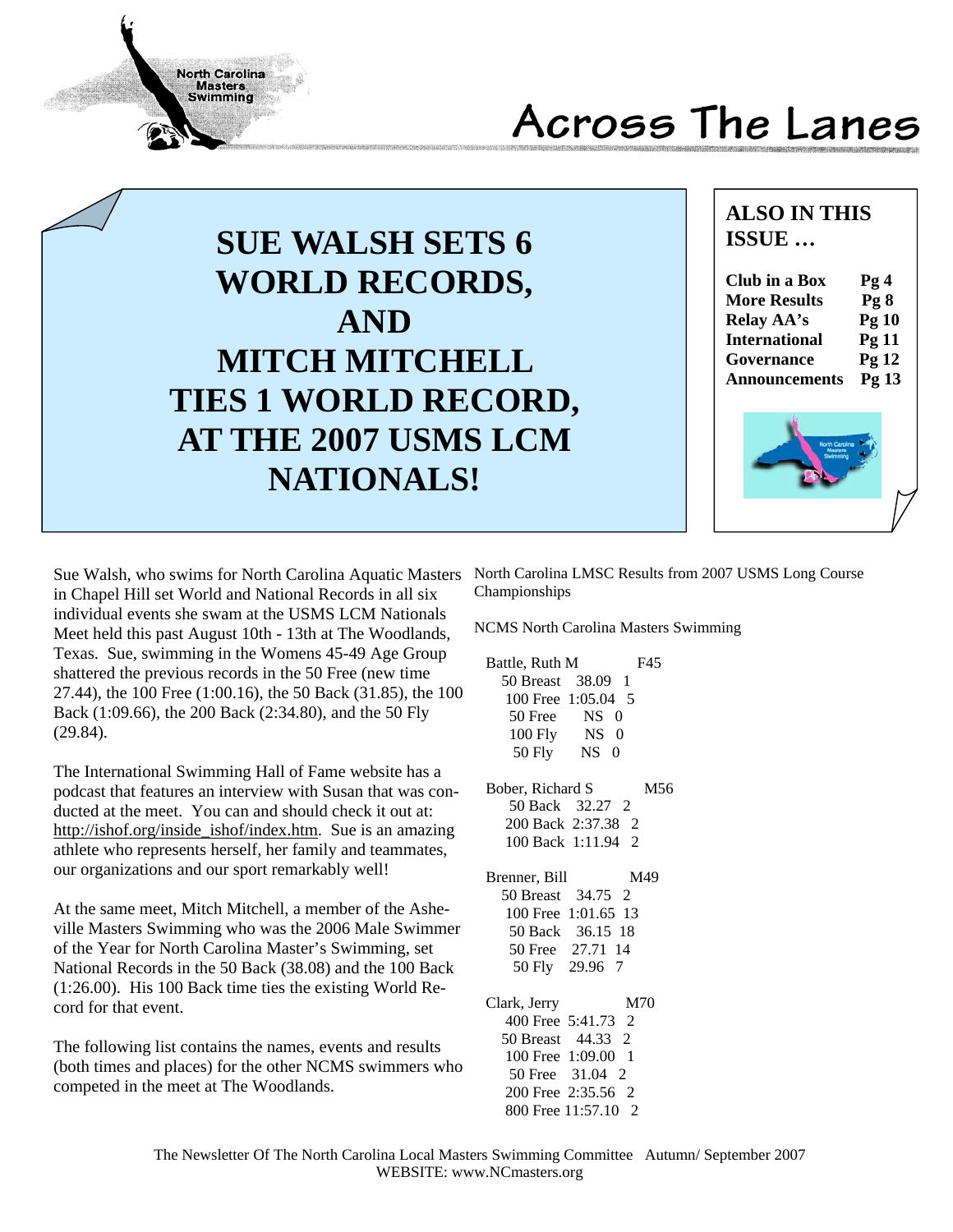Cook, Matthew H M37 50 Breast 35.05 5 50 Back 32.89 7 100 Breast 1:20.02 4 100 Fly 1:11.09 10 50 Fly 29.25 9 100 Back 1:12.49 8 Coxhead, George L M55 400 Free 5:12.57 5 100 Free 1:05.27 8 200 IM 2:45.16 3 100 Fly 1:13.97 7 50 Fly 31.93 7 200 Free 2:26.25 6 Deal, Elisabeth Elliott F43 200 Fly 3:04.83 3 100 Free 1:06.85 4 50 Free 29.94 1 100 Fly 1:15.77 2 50 Fly 32.46 2 Farrell, Andrew J M37 400 Free 4:29.81 1 100 Free 57.10 4 50 Free 26.29 9 200 Free 2:04.04 1 100 Back 1:07.58 7 1500 Free 18:24.49 1 Klein, Jonathan E M50 100 Free 58.41 7 50 Back 31.09 1 200 Back 2:28.74 3 50 Free 26.38 7 50 Fly 28.31 3 100 Back 1:06.95 2 Mangrum, John W M44 200 Fly 3:33.58 6 50 Back 38.11 12 200 Back 3:01.31 11 200 IM NS 0 400 IM 6:34.76 9 100 Back 1:23.82 12 Mitchell, Mitch M75 50 Back 38.08 1 200 Back 3:21.08 1 50 Free 32.77 1 100 Fly 1:42.07 1 50 Fly 36.01 1 100 Back 1:26.00 1

Murphy, Dan R M65 200 Back 3:18.11 4 200 IM 3:22.12 4 400 IM 6:59.58 1 100 Back 1:35.20 6 800 Free 12:36.33 2 1500 Free 24:24.08 2 Newell, Sally F70 50 Breast 51.37 1 50 Back 51.69 3 200 Back 3:51.69 2 100 Breast 1:53.87 2 100 Back 1:51.79 3 200 Breast 4:09.56 2 Robbins-Bonitz, Suzanne E F74 50 Breast 1:08.07 4 50 Back 56.64 6 200 Back 4:28.53 6 50 Free 53.19 6 100 Breast 2:27.43 3 100 Back 2:06.08 7 Rogers, Eugenia (Jennie) A F55 200 Fly 4:31.50 2 200 Back 3:25.81 4 200 IM 3:31.30 5 400 IM 7:39.60 5 50 Fly 45.80 7 Sacerio, Carlos M33 100 Free 58.56 3 50 Free 26.68 6 50 Fly NS 0 200 Free 2:08.74 3 Schmitz, Robert M55 50 Breast 35.31 1 100 Free 1:02.60 3 50 Back 35.38 6 50 Free 28.15 5 100 Breast 1:19.69 2 200 Breast 2:59.25 3 Siegel, Craig O M49 400 Free 5:12.82 16 100 Free 1:04.46 23 Wade, Zoe M F23 100 Free 1:08.41 3 50 Back 35.27 2 50 Free 30.12 2 100 Back 1:19.99 3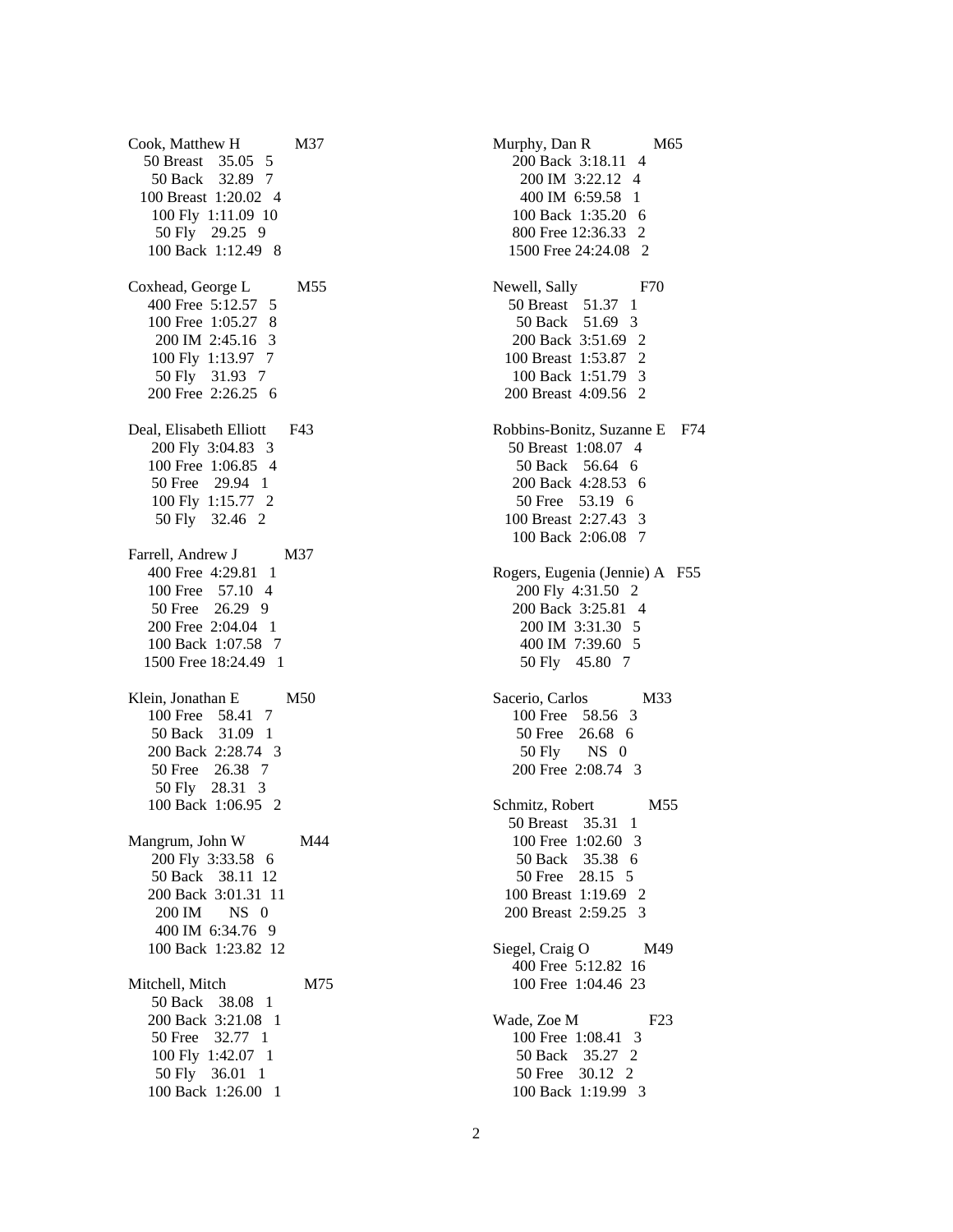| Coxhead, George L<br>Walsh, Susan<br>F45<br>M <sub>55</sub><br>Farrell, Andrew J<br>100 Free 1:00.16<br>M37<br>-1<br>50 Back 31.85 1<br>200 Back 2:34.80 1<br>Men 200 Medley Relay<br>$2:07.51$ 8<br>50 Free 27.44 1<br>Klein, Jonathan E<br>M50<br>50 Fly 29.84 1<br>Cook, Matthew H<br>M37<br>100 Back 1:09.66 1<br>Sacerio, Carlos<br>M33<br>Mangrum, John W<br>M44<br>Mixed 200 Free Relay<br>$2:37.77$ 2<br>Newell, Sally<br>F70<br>Women 200 Medley Relay 2:35.65 4<br>Robbins-Bonitz, Suzanne E<br>Walsh, Susan<br>F74<br>F45<br>M70<br>Newell, Sally<br>F70<br>Clark, Jerry<br>Mitchell, Clarke E<br>Deal, Elisabeth Elliott<br>M75<br>F43<br>Rogers, Eugenia (Jennie) A F55<br>Mixed 200 Free Relay<br>1:51.16 1<br>M56<br>Bober, Richard S<br>$NS$ 0<br>Mixed 200 Medley Relay<br>Robbins-Bonitz, Suzanne E<br>Battle, Ruth M<br>F45<br>F74<br>Walsh, Susan<br>Newell, Sally<br>F45<br>F70<br>Sacerio, Carlos<br>Schmitz, Robert<br>M55<br>M33<br>Clark, Jerry<br>M70<br>Mixed 200 Free Relay<br>$DQ \quad 0$<br>Coxhead, George L<br>M55<br>Men 200 Free Relay<br>$1:59.47$ 1<br>Deal, Elisabeth Elliott<br>Klein, Jonathan E<br>F43<br>M50<br>Rogers, Eugenia (Jennie) A F55<br>Schmitz, Robert<br>M55<br>Klein, Jonathan E<br>M50<br>Murphy, Dan R<br>M65<br>Clark, Jerry<br>M70<br>Men 200 Medley Relay<br>$2:28.79$ 6<br>Murphy, Dan R<br>M <sub>65</sub><br>Men 200 Free Relay<br>1:48.97 4<br>Brenner, Bill<br>Bober, Richard S<br>M56<br>M49<br>Mitchell, Clarke E<br>M75<br>Sacerio, Carlos<br>M33<br>Clark, Jerry<br>Cook, Matthew H<br>M70<br>M37<br>Farrell, Andrew J<br>M37<br>Men 200 Medley Relay<br>$DQ \quad 0$<br>Bober, Richard S<br>M <sub>56</sub> | Schmitz, Robert | M55 |
|-----------------------------------------------------------------------------------------------------------------------------------------------------------------------------------------------------------------------------------------------------------------------------------------------------------------------------------------------------------------------------------------------------------------------------------------------------------------------------------------------------------------------------------------------------------------------------------------------------------------------------------------------------------------------------------------------------------------------------------------------------------------------------------------------------------------------------------------------------------------------------------------------------------------------------------------------------------------------------------------------------------------------------------------------------------------------------------------------------------------------------------------------------------------------------------------------------------------------------------------------------------------------------------------------------------------------------------------------------------------------------------------------------------------------------------------------------------------------------------------------------------------------------------------------------------------------------------------------------------------------------------------------------------------------------------|-----------------|-----|
|                                                                                                                                                                                                                                                                                                                                                                                                                                                                                                                                                                                                                                                                                                                                                                                                                                                                                                                                                                                                                                                                                                                                                                                                                                                                                                                                                                                                                                                                                                                                                                                                                                                                                   |                 |     |
|                                                                                                                                                                                                                                                                                                                                                                                                                                                                                                                                                                                                                                                                                                                                                                                                                                                                                                                                                                                                                                                                                                                                                                                                                                                                                                                                                                                                                                                                                                                                                                                                                                                                                   |                 |     |
|                                                                                                                                                                                                                                                                                                                                                                                                                                                                                                                                                                                                                                                                                                                                                                                                                                                                                                                                                                                                                                                                                                                                                                                                                                                                                                                                                                                                                                                                                                                                                                                                                                                                                   |                 |     |
|                                                                                                                                                                                                                                                                                                                                                                                                                                                                                                                                                                                                                                                                                                                                                                                                                                                                                                                                                                                                                                                                                                                                                                                                                                                                                                                                                                                                                                                                                                                                                                                                                                                                                   |                 |     |
|                                                                                                                                                                                                                                                                                                                                                                                                                                                                                                                                                                                                                                                                                                                                                                                                                                                                                                                                                                                                                                                                                                                                                                                                                                                                                                                                                                                                                                                                                                                                                                                                                                                                                   |                 |     |
|                                                                                                                                                                                                                                                                                                                                                                                                                                                                                                                                                                                                                                                                                                                                                                                                                                                                                                                                                                                                                                                                                                                                                                                                                                                                                                                                                                                                                                                                                                                                                                                                                                                                                   |                 |     |
|                                                                                                                                                                                                                                                                                                                                                                                                                                                                                                                                                                                                                                                                                                                                                                                                                                                                                                                                                                                                                                                                                                                                                                                                                                                                                                                                                                                                                                                                                                                                                                                                                                                                                   |                 |     |
|                                                                                                                                                                                                                                                                                                                                                                                                                                                                                                                                                                                                                                                                                                                                                                                                                                                                                                                                                                                                                                                                                                                                                                                                                                                                                                                                                                                                                                                                                                                                                                                                                                                                                   |                 |     |
|                                                                                                                                                                                                                                                                                                                                                                                                                                                                                                                                                                                                                                                                                                                                                                                                                                                                                                                                                                                                                                                                                                                                                                                                                                                                                                                                                                                                                                                                                                                                                                                                                                                                                   |                 |     |
|                                                                                                                                                                                                                                                                                                                                                                                                                                                                                                                                                                                                                                                                                                                                                                                                                                                                                                                                                                                                                                                                                                                                                                                                                                                                                                                                                                                                                                                                                                                                                                                                                                                                                   |                 |     |
|                                                                                                                                                                                                                                                                                                                                                                                                                                                                                                                                                                                                                                                                                                                                                                                                                                                                                                                                                                                                                                                                                                                                                                                                                                                                                                                                                                                                                                                                                                                                                                                                                                                                                   |                 |     |
|                                                                                                                                                                                                                                                                                                                                                                                                                                                                                                                                                                                                                                                                                                                                                                                                                                                                                                                                                                                                                                                                                                                                                                                                                                                                                                                                                                                                                                                                                                                                                                                                                                                                                   |                 |     |
|                                                                                                                                                                                                                                                                                                                                                                                                                                                                                                                                                                                                                                                                                                                                                                                                                                                                                                                                                                                                                                                                                                                                                                                                                                                                                                                                                                                                                                                                                                                                                                                                                                                                                   |                 |     |
|                                                                                                                                                                                                                                                                                                                                                                                                                                                                                                                                                                                                                                                                                                                                                                                                                                                                                                                                                                                                                                                                                                                                                                                                                                                                                                                                                                                                                                                                                                                                                                                                                                                                                   |                 |     |
|                                                                                                                                                                                                                                                                                                                                                                                                                                                                                                                                                                                                                                                                                                                                                                                                                                                                                                                                                                                                                                                                                                                                                                                                                                                                                                                                                                                                                                                                                                                                                                                                                                                                                   |                 |     |
|                                                                                                                                                                                                                                                                                                                                                                                                                                                                                                                                                                                                                                                                                                                                                                                                                                                                                                                                                                                                                                                                                                                                                                                                                                                                                                                                                                                                                                                                                                                                                                                                                                                                                   |                 |     |
|                                                                                                                                                                                                                                                                                                                                                                                                                                                                                                                                                                                                                                                                                                                                                                                                                                                                                                                                                                                                                                                                                                                                                                                                                                                                                                                                                                                                                                                                                                                                                                                                                                                                                   |                 |     |
|                                                                                                                                                                                                                                                                                                                                                                                                                                                                                                                                                                                                                                                                                                                                                                                                                                                                                                                                                                                                                                                                                                                                                                                                                                                                                                                                                                                                                                                                                                                                                                                                                                                                                   |                 |     |
|                                                                                                                                                                                                                                                                                                                                                                                                                                                                                                                                                                                                                                                                                                                                                                                                                                                                                                                                                                                                                                                                                                                                                                                                                                                                                                                                                                                                                                                                                                                                                                                                                                                                                   |                 |     |
|                                                                                                                                                                                                                                                                                                                                                                                                                                                                                                                                                                                                                                                                                                                                                                                                                                                                                                                                                                                                                                                                                                                                                                                                                                                                                                                                                                                                                                                                                                                                                                                                                                                                                   |                 |     |
|                                                                                                                                                                                                                                                                                                                                                                                                                                                                                                                                                                                                                                                                                                                                                                                                                                                                                                                                                                                                                                                                                                                                                                                                                                                                                                                                                                                                                                                                                                                                                                                                                                                                                   |                 |     |
|                                                                                                                                                                                                                                                                                                                                                                                                                                                                                                                                                                                                                                                                                                                                                                                                                                                                                                                                                                                                                                                                                                                                                                                                                                                                                                                                                                                                                                                                                                                                                                                                                                                                                   |                 |     |
|                                                                                                                                                                                                                                                                                                                                                                                                                                                                                                                                                                                                                                                                                                                                                                                                                                                                                                                                                                                                                                                                                                                                                                                                                                                                                                                                                                                                                                                                                                                                                                                                                                                                                   |                 |     |
|                                                                                                                                                                                                                                                                                                                                                                                                                                                                                                                                                                                                                                                                                                                                                                                                                                                                                                                                                                                                                                                                                                                                                                                                                                                                                                                                                                                                                                                                                                                                                                                                                                                                                   |                 |     |
|                                                                                                                                                                                                                                                                                                                                                                                                                                                                                                                                                                                                                                                                                                                                                                                                                                                                                                                                                                                                                                                                                                                                                                                                                                                                                                                                                                                                                                                                                                                                                                                                                                                                                   |                 |     |
|                                                                                                                                                                                                                                                                                                                                                                                                                                                                                                                                                                                                                                                                                                                                                                                                                                                                                                                                                                                                                                                                                                                                                                                                                                                                                                                                                                                                                                                                                                                                                                                                                                                                                   |                 |     |
|                                                                                                                                                                                                                                                                                                                                                                                                                                                                                                                                                                                                                                                                                                                                                                                                                                                                                                                                                                                                                                                                                                                                                                                                                                                                                                                                                                                                                                                                                                                                                                                                                                                                                   |                 |     |
|                                                                                                                                                                                                                                                                                                                                                                                                                                                                                                                                                                                                                                                                                                                                                                                                                                                                                                                                                                                                                                                                                                                                                                                                                                                                                                                                                                                                                                                                                                                                                                                                                                                                                   |                 |     |
|                                                                                                                                                                                                                                                                                                                                                                                                                                                                                                                                                                                                                                                                                                                                                                                                                                                                                                                                                                                                                                                                                                                                                                                                                                                                                                                                                                                                                                                                                                                                                                                                                                                                                   |                 |     |
|                                                                                                                                                                                                                                                                                                                                                                                                                                                                                                                                                                                                                                                                                                                                                                                                                                                                                                                                                                                                                                                                                                                                                                                                                                                                                                                                                                                                                                                                                                                                                                                                                                                                                   |                 |     |
|                                                                                                                                                                                                                                                                                                                                                                                                                                                                                                                                                                                                                                                                                                                                                                                                                                                                                                                                                                                                                                                                                                                                                                                                                                                                                                                                                                                                                                                                                                                                                                                                                                                                                   |                 |     |
|                                                                                                                                                                                                                                                                                                                                                                                                                                                                                                                                                                                                                                                                                                                                                                                                                                                                                                                                                                                                                                                                                                                                                                                                                                                                                                                                                                                                                                                                                                                                                                                                                                                                                   |                 |     |
|                                                                                                                                                                                                                                                                                                                                                                                                                                                                                                                                                                                                                                                                                                                                                                                                                                                                                                                                                                                                                                                                                                                                                                                                                                                                                                                                                                                                                                                                                                                                                                                                                                                                                   |                 |     |
|                                                                                                                                                                                                                                                                                                                                                                                                                                                                                                                                                                                                                                                                                                                                                                                                                                                                                                                                                                                                                                                                                                                                                                                                                                                                                                                                                                                                                                                                                                                                                                                                                                                                                   |                 |     |
|                                                                                                                                                                                                                                                                                                                                                                                                                                                                                                                                                                                                                                                                                                                                                                                                                                                                                                                                                                                                                                                                                                                                                                                                                                                                                                                                                                                                                                                                                                                                                                                                                                                                                   |                 |     |

**There's nothing quite like competing in USMS National or International Championship events (both pool and open water—see Dan Murphy's report of 2007's Open Water National Championship results on page 9). Just ask any of the individuals above. Information about National and International Championship Events can be found under the 'Competitions' tab at usms.org. Information regarding upcoming events in North Carolina can regularly be found at the end of this edition of Across the Lanes.**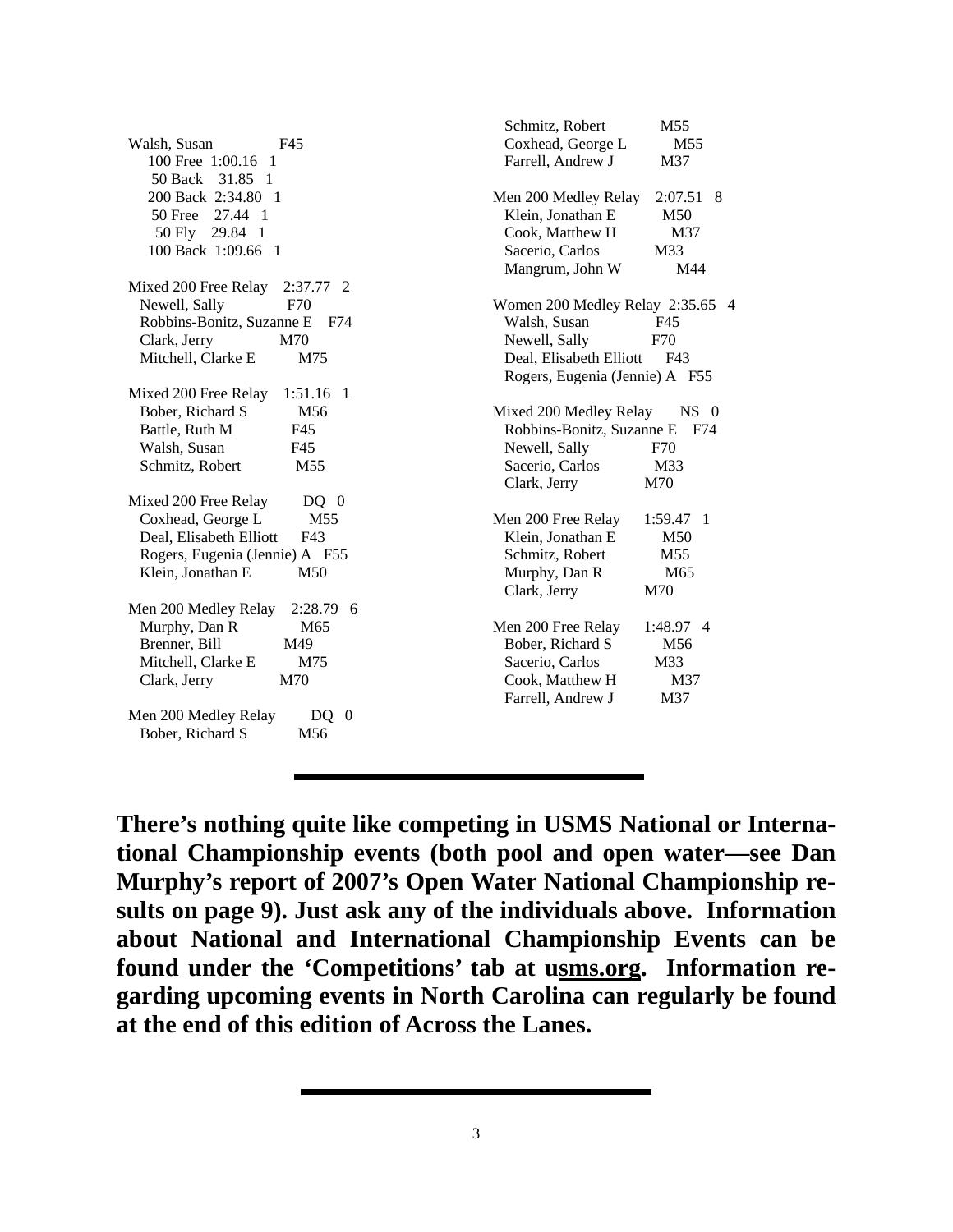

Mel's visit to the Twin Rivers YMCA Masters, July 26, 2007

## **REKNOWNED COACH MEL GOLDSTEIN VIS-ITS NORTH CAROLINA MASTERS...**

**Representing USMS's new 'Club in a Box' program for promoting chapter growth, Mel takes his message to chapters across the state, including Asheville, Greensboro, and New Bern.** 

**LMSC for NC mover and shaker** (and USMS Board Member) Jerry Clark arranged for Mel Goldstein, former USMS President and well-known author and coach of the YMCA Indy Swimfit Masters team to visit the Tar Heel state over three days in late July. Here are reports from his various stops along the way.

## **MEL'S VISIT TO NEW BERN Reported by Greta Van Meeteren**

We had an absolutely wonderful visit from Mel to our New Bern area.

Mel breezed into New Bern on Wednesday late afternoon Within about an hour of his arrival Hans and I picked him up at the Bed and Breakfast where he was staying, and we were on our way to the YMCA for Mel's presentation. Because our situation is different from that of many other teams, due to our being an integral part of our YMCA, I had posted flyers throughout our building to get the attention of our adult swimmers. This turned out to be a good thing, as about 20 people attended Mel's presentation, which was motivating and gave good ideas on how to get more members to join our group.

A portion of the presentation was geared towards larger teams where people are dealing with several different pools, renting pool space, etc., and we are fortunate enough not to

have to deal with that problem because Masters swimming is part of the swimming program that the YMCA offers to members. (This might be something to consider in future presentations to smaller groups.) Mel is a great motivator and committed to the USMS cause, and he conveys that well. The presentation was very well received. *One very exciting note*: this morning a new swimmer joined our group. She was not there on Wednesday evening, but she had seen the flyers, found out when practice times are, and there she was. She will be joining USMS!! One person at a  $time:$ 

Mel attended our Thursday morning practice and he and coach Frank had a chance to talk about different things. A small group went out for breakfast with Mel, and we discussed several ideas that would help us grow. Mel then visited for the better part of an hour with Todd Shuart, the CEO of our YMCA, Mary Dwyer, our aquatics director, and Frank McGrath, our coach.

They, too, were enthused about several of Mel's ideas. This fall, our YMCA will be displaying the big USMS display in the foyer. We will be printing out USMS flyers to go along with the flyer we already had made up for our group. Todd is open to having people come in just for masters' practice for a separate fee.

From our (team) standpoint, these are some of the things we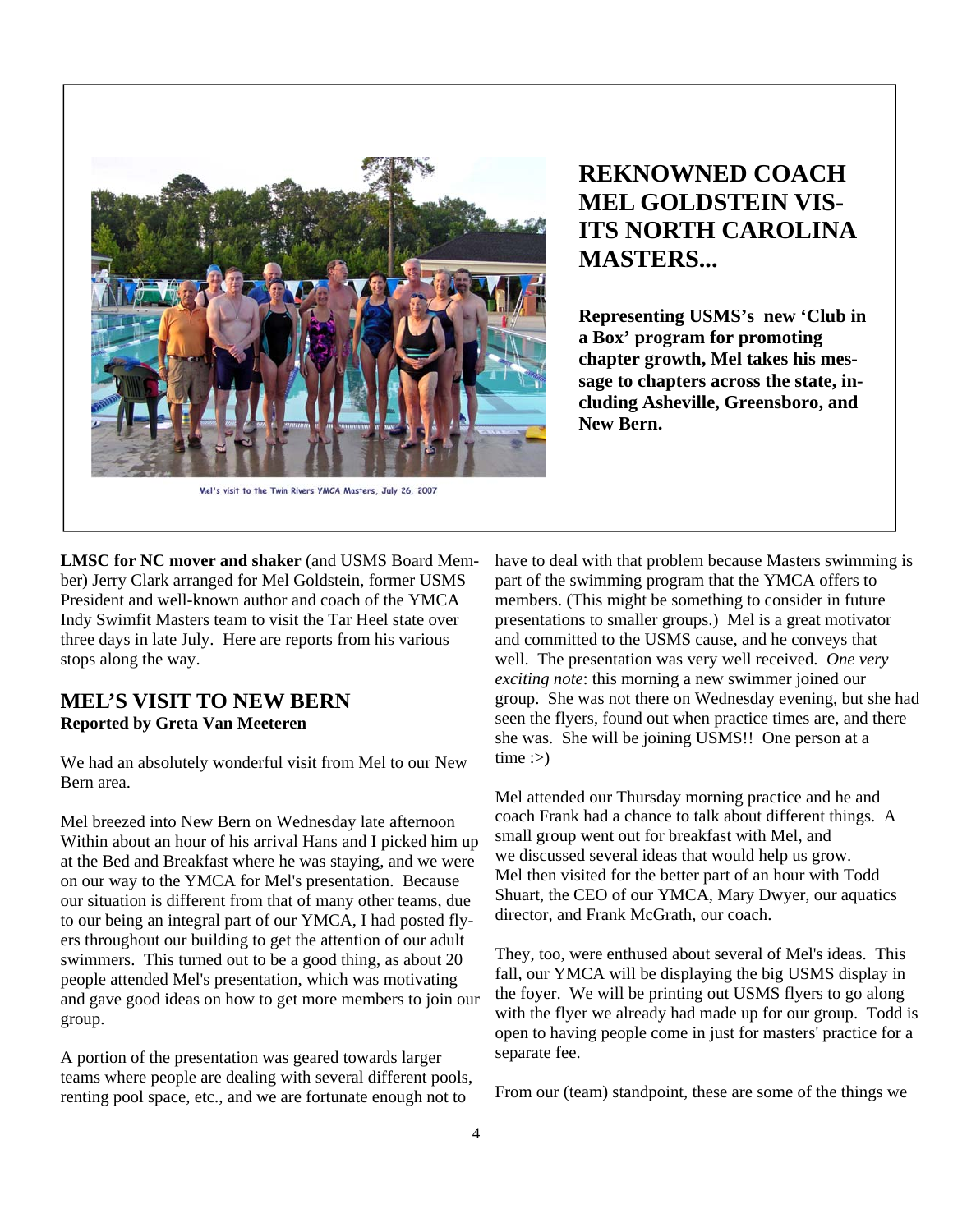can do to promote more involvement in our programs:

• Announce throughout the YMCA when we are having one-hour swims, postal events, etc., so that more people can participate, it might attract some of the triathletes.

• Conducting stroke clinics (which would mostly come down to our coach, although we could certainly help out as a group).

• Be more visible at the kids' meets (we will have a banner made and have handouts ready, I'm sure that there are parents of young swimmers who are "used-to-be" swimmers and who might be interested in getting into a structured workout).

Spread USMS information and team flyer throughout various sporting goods stores and other places.

Have more social gatherings than we have been having - put some more emphasis on the fun aspect of being part of our group.

Mel braved the trek out to Oriental, together with one of our team mates and his wife, to have dinner at the harbor. (No bbq, but good seafood!!). It was a great gift to all of us to have him here, and we have come away with some renewed energy

## **MEL'S VISIT TO GREENSBORO Reported by Andrew Richelson**

Upon Mel's arrival in Greensboro, he contacted me and we made plans for him to have dinner before our team meeting/practice at my house. Our treasurer also joined us. At dinner he spoke about revising the team organizational structure and how that could build more team spirit. He also spoke about insuring that the coaching staff presented themselves in a professional manner so as to lend more credence to our program. As to increasing numbers, he suggested handing out fliers, and advertising, such as having a booth at triathlons, connecting with local sponsors such as sporting good stores, etc. His main thrust was essentially, "If you build it they will come".

After dinner we left my house and went over to practice where we were joined by 10 TMS members as well as Sally Newell, Rick Bober, and the Sykes, who, I think swim for, but not with,

TMS. Mel mostly reiterated what he had told me personally and answered question from the group.

Thereafter, he lead a practice for the 10 of us in the pool. His approach at the practice was animated and lively. Everyone enjoyed it and we hope to incorporate some of his techniques into our workouts.

It was good to meet Mel and to have him share his ideas and enthusiasm for the sport with us.

#### **MEL'S VISIT TO ASHEVILLE Reported by Kemp Battle to Tracy Grilli USMS National Office Administrator**

Thank you for sponsoring Mel Goldstein's visit to Asheville, North Carolina 7/23-7/24 The value of his visit is not measurable. Mel gave an informative presentation followed by a lengthy question and answer period. Subsequently my wife and I had a pleasant but invaluable dinner alone with him. The next morning he "ran" a well attended practice in a slow downpour. He had me singing "It don't rain in Indianapolis in the summertime" all day until I remembered who wrote it. All was enthusiastically received. The fact that he made the trip....for us impressed us all.

 My wife Ruth and I are volunteer coaches for a small group of highly motivated age-group swimmers in addition to Asheville Masters Swimming, a chapter of North Carolina Masters Swimming. Our past history with swimming groups has been dominated by elitism and passivity toward membership with a strong motivation toward preservation of pool time and space, thereby avoiding confrontation with the compulsive, territorial YMCA lap swimmer........how ironic ?!!! We have no organization, no paid staff, and all equipment needs are met by "donations" by Ruth and myself to the various facilities we use. A non-profit formed by a local group which included us with the vague mission of "supporting and promoting area swimming" pays our pool rentals with excess funds going toward the dream of a swimming facility. "Fees" are passively collected but are actually donations to the non-profit organization. Everything but practices are very casual.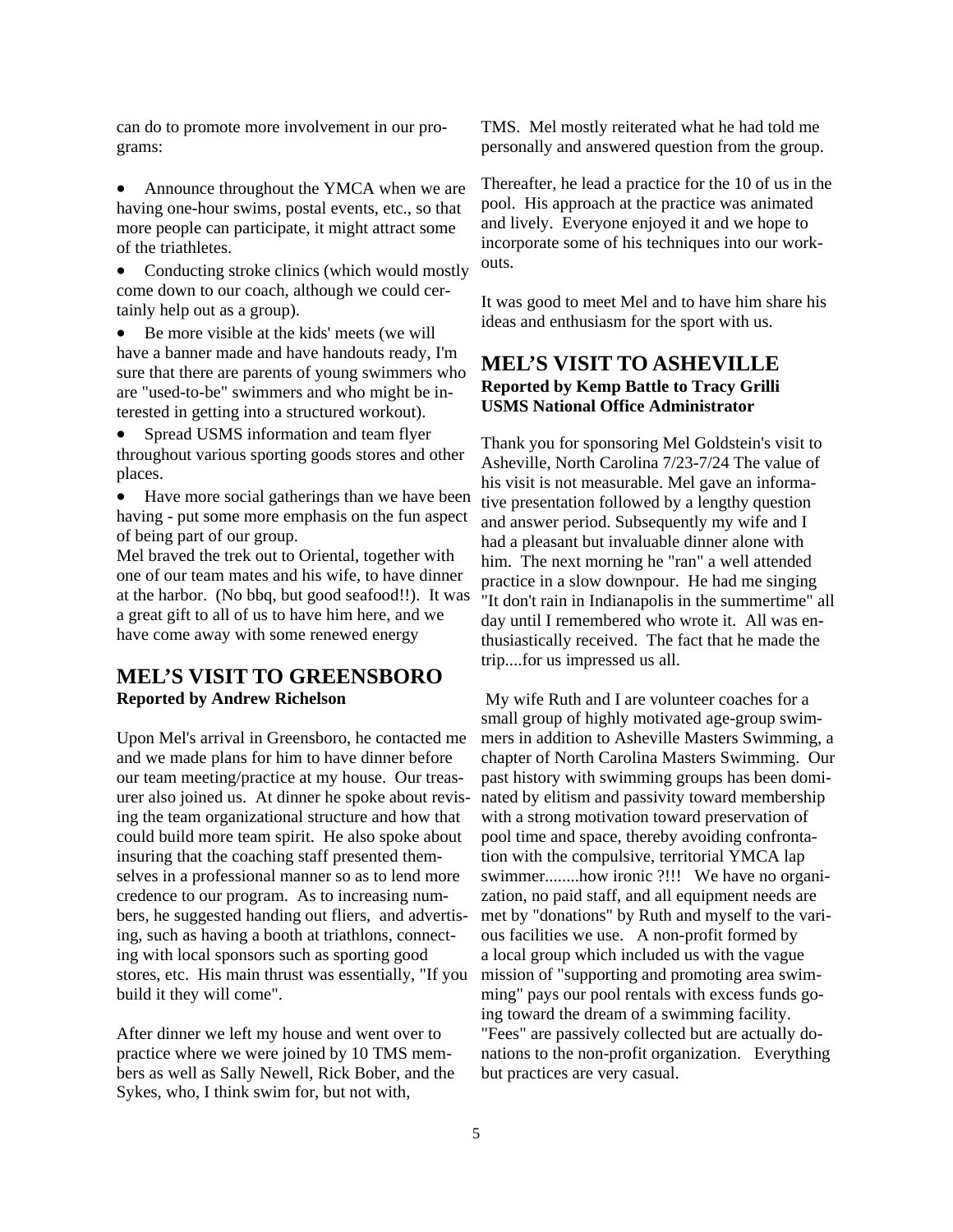Mel Goldstein's visit, presentation, and coaching had primary value in provoking thought: how and why did we get into this; how has the local program evolved; do we want to switch from a passive to an active mode; what should our personal roles be in the continuing evolution of the local program. I know we're not alone with these thoughts. Ruth and I both put in 60 hour work weeks outside of any swimming related activity.

As an officer in our LMSC I quickly became disillusioned by the emphasis placed on competition and competitors. Despite being a life-long competitor myself, (in virtually all undertakings), I knew this emphasis was misplaced. It did not reflect our membership......only the most vocal......and did not reflect the mission of USMS. Thankfully, Mel's resume and vision support my current view. His words and physical presence are inspirational.

Specifically Mel told us:

1) We have the building blocks in place

 2) Membership must be actively pursued. Pro mote yourself

 3) In and out-of-the-pool team building events have great value (Ruth organizes quite a few of these now but our eyes have been opened)

 4) A transparent organization with at least some paid staff, formal accounting, etc., is mandatory

 5) Placement of value on work is mandatory and to be respected

 6) Employee incentives based on membership are mandatory

7) Pursue and retain multisport athletes

 8) Start at the beginning......learn-to-swim programs

 9) Community involvement including financial support

 10) Awareness of resources available through USMS for promotion

11) Realism

 12) A group has no chance without a coach on deck

Future thoughts for us include:

1) Multiple practice times and sites

2) Inclusion of other water sports and interests

including water polo (has a rich history in Asheville), synchronized swimming, etc..

 3) How willing are we to share our passion......and our lanes???

Suggestions:

I strongly agree with Mel that "Masters" implies an exclusivity that is not intended.

 Our local effort will likely use terminology associated with health and fitness, shared family activity, skill development, and water safety. I'm presently developing a questionnaire directed toward our current group and another toward those with more watersport interests. We will follow up with a meeting about the future of the adult water athlete in Asheville. We've been inspired. We're committed. Now we have to get organized.

We appreciate Mel's thoughts based on long experience. We appreciate your support as well

## **AND HERE"S WHAT MEL HIMSELF THOUGHT**

#### **North Carolina LMSC Report**

The USMS Club in the Box program was an idea promulgated to help USMS Clubs and LMSC's who were seeking assistance to promote Masters Swimming in their area. This assistance could come in the form of needing help to talk to facilities, talk to local aquatic directors, help coaches coach a diverse group *(triathletes, fitness swimmers and competitive masters swimmers)*, and or educate local leadership on the use of marketing tools already provided by USMS to promote their programs. By offering this assistance, USMS is taking a pro-active approach rather than a re-active approach to the clubs and or LMSC's needs. Sending a representative into an area in need of assistance will be an added benefit provided by USMS. It demonstrates the National Organization is concerned about local problems and is willing to help local clubs and LMSC overcome them.

The North Carolina LMSC has been a very active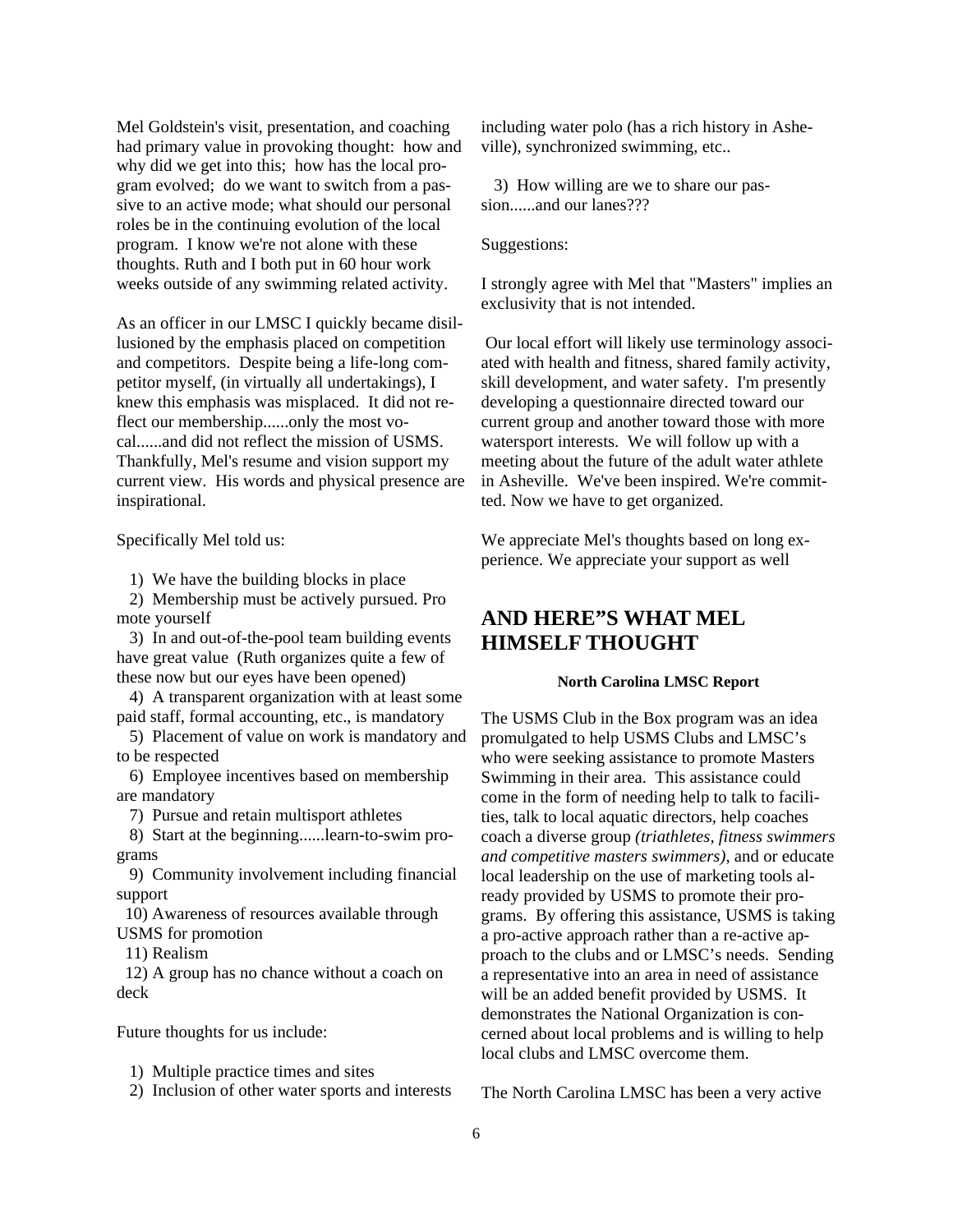LMSC in USMS; however, over the past couple of years, their USMS membership has remained the same or started to decline. The North Carolina Masters Swimming is a registered USMS Club. They have 20 "workout groups" which they call chapters in North Carolina. In each of the "workout groups" attended all of the swimmers participating in the workout were registered USMS swimmers. The North Carolina LMSC leadership and various groups throughout the state were encouraged by the "USMS Club in the Box" pilot program and requested help in formulating a plan to encourage an increase in membership in their LMSC. The first pilot program to assist an LMSC was organized, and a USMS representative was sent to North Carolina to visit three areas who were seeking such assistance (*Asheville, Greensboro, and New Bern).* 

The one common thread throughout the visit to North Carolina and my other travels throughout the US, with strong leadership and on deck coaching, there will be growth in our USMS membership. USMS must formulate a plan to educate coaches and local leadership on the basics of what Masters Swimming is all about. We must go to them and work with them on their turf, not wait until conven-

tion to run various workshops. As we go forward with the "Club in the Box" program, the one underlying perception, which must change, is that Masters Swimming is for the elite and all about competition. We must promote the health benefits of Masters Swimming, we have to continue to work with LMSC's like North Carolina, work with clubs that have no coach, and to insure the noncompetitive swimmer is welcomed into workouts so they are not intimidated. In order to measure the success of the North Carolina visit we will have to monitor their growth over the next year. If these three "chapters" increase their membership then it's a "win-win" for USMS and the club. A follow up in 3 months is planned to see where they are in their planning.

The visit by a USMS representative to North Carolina to promote Masters Swimming was a great first step in the educational process of educating leadership and coaches. To those who may read this report this may seem like a simple task, but to the clubs and LMSC's who have problems this is no simple task. Through ongoing education growth will come. I am pleased to be have been a part of this first initiative



Mel Goldstein and members of the New Bern chapter of LMSC for NC enjoy dinner together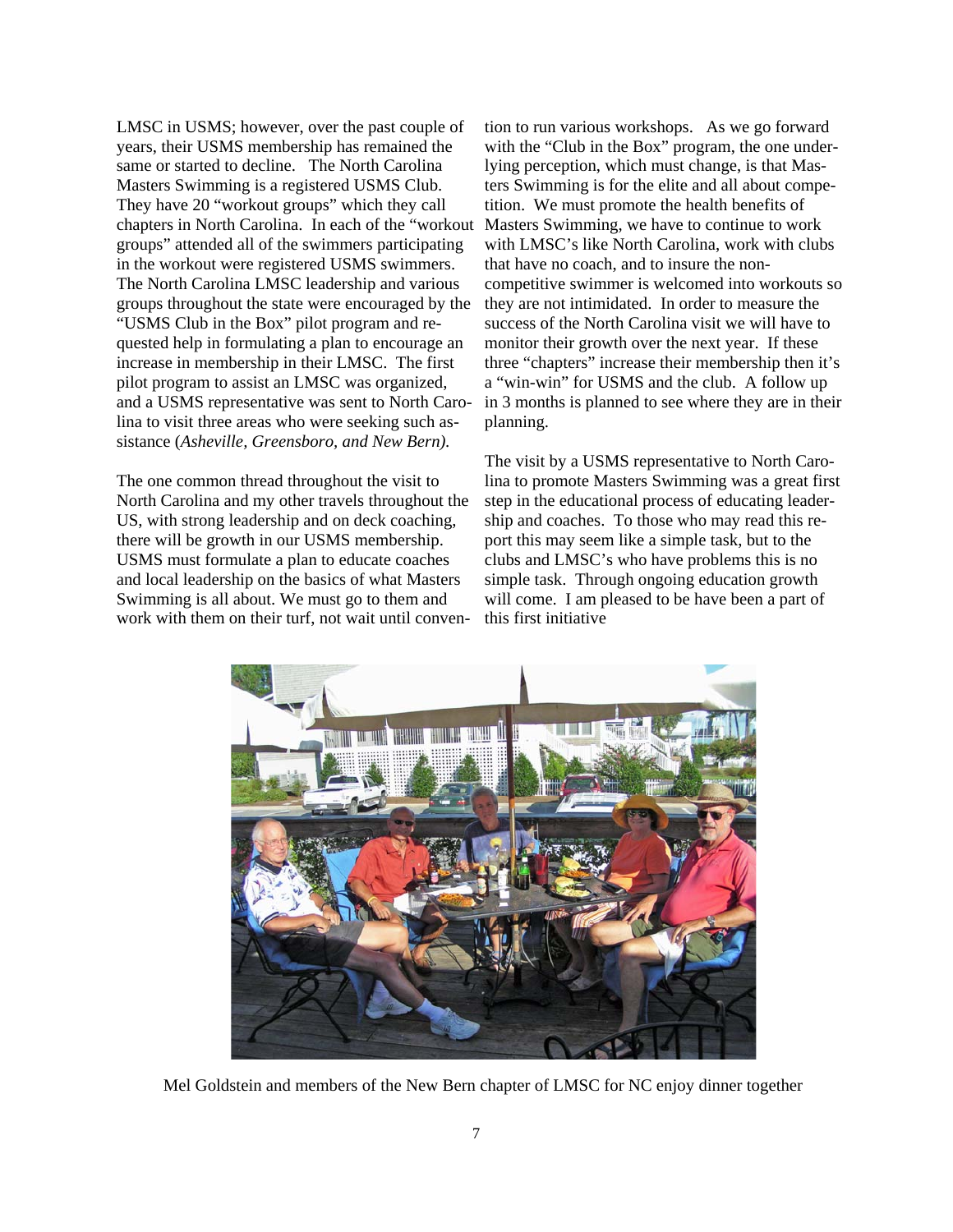## **MORE MEET RESULTS FOR NCMS'SWIMMERS**

**2007 Colony Zone LC Championship Meet Results—reported by Jon Klein** 

**The 2007 Colony Zone LC Championships were held the weekend of Aug 18-19 at the University of Maryland in College Park. 6 NC swimmers attended and all did well!** 

**Erica Braun continues to drop times each year. As usual she won all 6 of her races in her new age group, 35-39. Several of her swims were lifetime bests. Her swims would have won several events at the recent USMS LC Championships.** 

**Andrew Richelson took 4th in the 50 and 2nd in the 100 Freestyle events in the 60-64 age group.**

**Jon Klein, Bob Schmitz, Joe Rhyne and Peter Hollett teamed up to set NATIONAL RECORDS in the Men's 200-239 400 Medley and 800 Free Relays. The highlights of the swims were Joe's 1:02+ 100 Fly leg in the Medley relay and Peter's anchor leg of 2:08+ in the 800 Free Relay. The times for the relays were 4:28.50 in the 400 Medley which eclipsed the previous record by 8 seconds and 8:53.73 in the 800 Free which bettered the old record by nearly 2 seconds. For complete results of the meet here is the link: www.terrapinmasters.org/colonies-zone-lcm-results-07.htm**



**LCMS for NC LC Records set at the 2007 Colony Zone Championships…** 

45-49 Joe Rhyne 400 Free 4:35.32 45-49 Joe Rhyne 800 Free 9:45.19 50-54 Jon Klein 50 Back 30.97 50-54 Jon Klein 100 Back 1:06.83 (leading off the 400 Medley relay) 50-54 Jon Klein 200 Free 2:12.10 (leading off the 800 Free relay) 35-39 Erika Braun set records in all 6 of her swims, including 50 Free 28.30, 100 Free 1:01.50, 50 Back 33.56, 100 Back 1:13.87, 50 Breast 38.46, and 50 Fly 31.66.

**Jon Klein, Bob Schmitz, Joe Rhyne, and Peter Hollett pose together after setting two Men's 200-239 LC National Relay Records in College Park, Maryland.** 

**Have you clicked on www.usms.org or www.ncmasters.org lately?**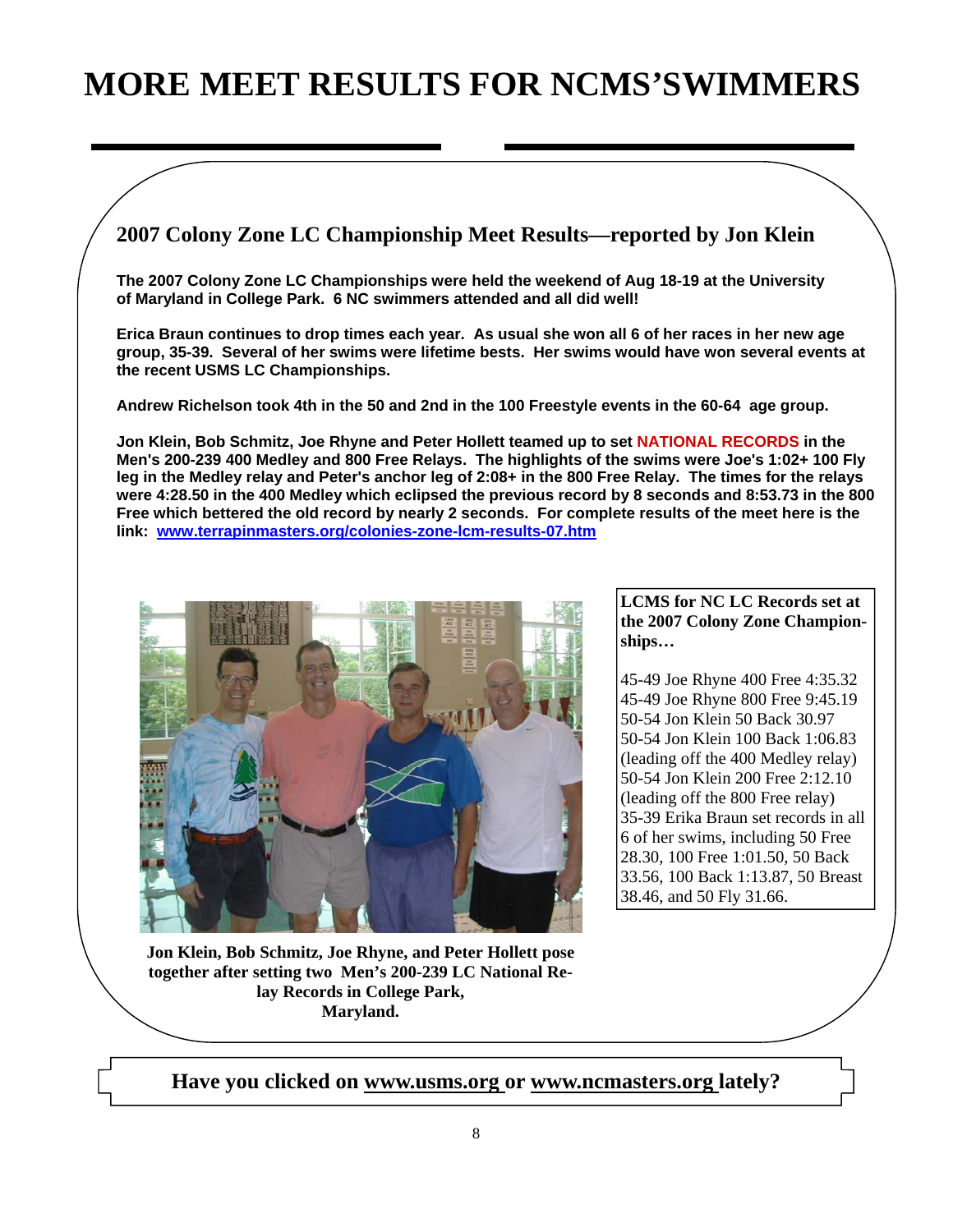## **REPORT ON 2007 USMS OPEN WATER NATIONAL CHAMPIONSHIPS By Dan Murphy**

North Carolina was well represented in this years USMS Open Water National Championships, winning 8 titles. Before the detailed results, here is a description of the annual USMS National Championship meets schedule. The broader category is called **Long Distance Swimming**. That includes 5 **Postal Championships** swum in pools, and 5 **ocean or lake** swims. 4 of the latter are pure **Open Water Championships** and one is a **Cable Championship**  (a visible cable gives the swimmers a straight guide for the entire race).

This year, Open Water National Championships were held for the following distances: 1 mile, 1.76 miles, 5K and 10K. The Cable meet was 2 miles. Below are the 2007 meets/results.

May 19, 5K Nationals, Gulf of Mexico, Ft Myers Beach, Florida: Great conditions included clear weather, smooth water, no noticeable currents, the buoyancy benefits of salt water and an exciting 3 day open water festival that the USMS event was part of. And the only shark bite was the day before the swim! North Carolina swimmers Andy Farrell and Dan Murphy won their age groups and Eric Crankshaw took a 2nd.

May 27, 1 Mile Nationals, Lake Audubon, Reston, Va: Back to fresh water, and not the clearest water around, but no extreme conditions. Billy Su, Heidi Williams and Dan Murphy won National Championships. Filippo Porco took a 4th.

ington Bay, NY: Wow. This was unbelievable. A beautiful sunny day, smooth water and salt water buoyancy...........but lookout..........currents. Combine that with a poorly marked course and the result was major trouble. 17% of the field failed to finish. Those that did figured the conditions added between 45 minutes and 2 hours to their swim time. Only one swimmer got under 3 hours. With good conditions, most of the field goes under 3 hours. Common comments heard from swimmers after the swim........."the course beat me today." Filippo Porco and Dan Murphy won National Championships.

August 4, 1.76 Mile National Championship, Lake Pend Oreille, Sandpoint, Idaho: This meet was a wonderful pleasant surprise. But first, why 1.76 miles. USMS runs a 1 to 3 mile championship each year, and the exact distance depends on the course swum. Sandpoint holds an annual swim, the Long Bridge Swim, ..............with over 500 people in it. An exhilarating, inspiring event. This year, they added the USMS Nationals to it, putting over 600 swimmers in the water at once. Beautiful area, smooth water, a bridge to sight off of, clear day. Conditions couldn't get much better. Dan Murphy, the only NC entry, won another National Championship.

There were no NC swimmers in the 2 mile Cable meet in Lake Placid, NY in August.

In case any of you want to experience the thrill of open water nationals next year, the 10 K is nearby, Hartwell Lake, Clemson, SC. The water there is generally smooth and the course is well marked. And the 2 mile Cable Nationals are in Charlottesville, Va. Go for it!

July 14, 10K Nationals, Long Island Sound, Hunt-

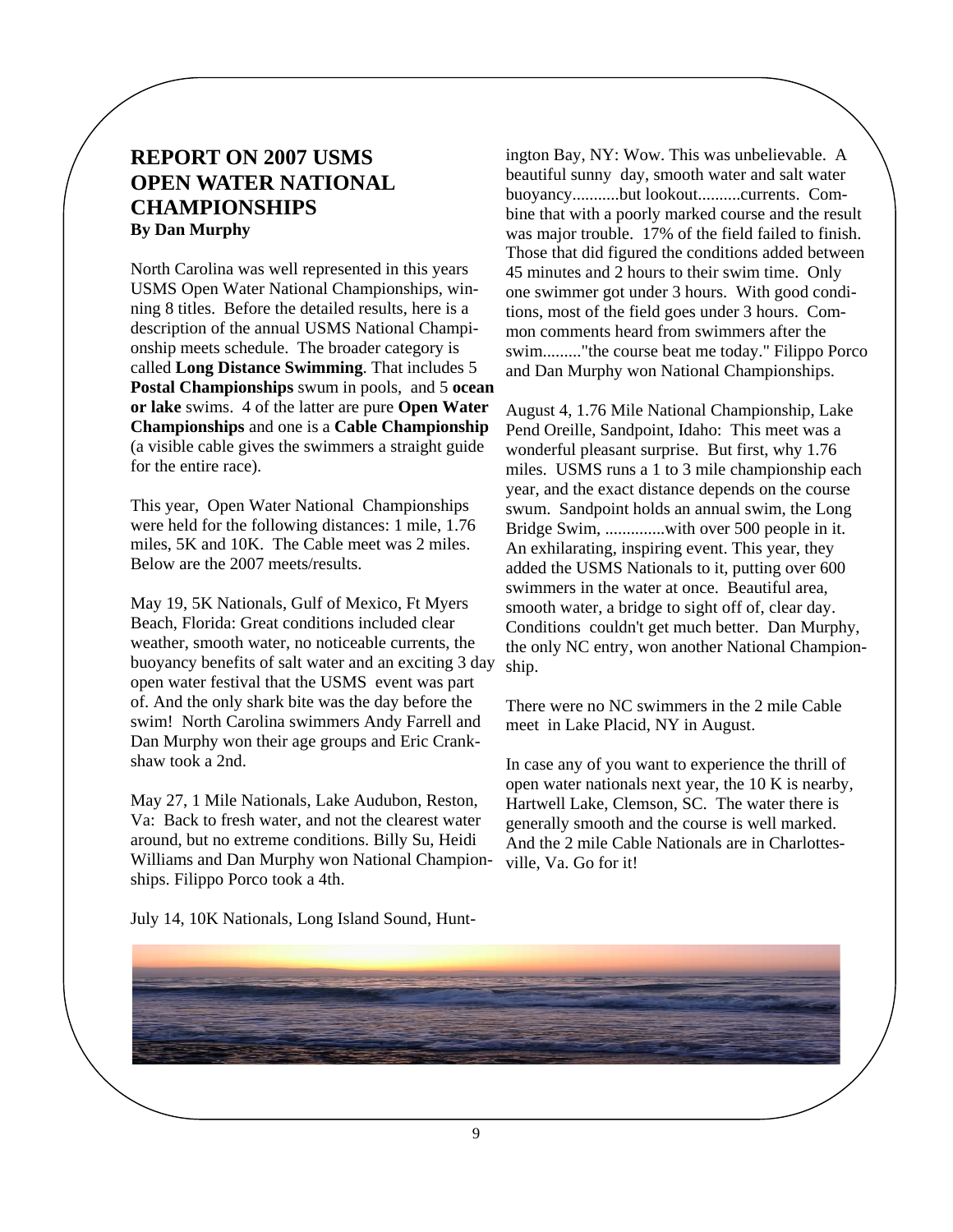

## **NORTH CAROLINA MASTERS RELAY ALL AMERICANS FOR 2005-2006**

 **Jon W Blank 45 Jerry Clark 69 Donald Gilchrist 52 Richard Kitchell 66 Jonathan E Klein 48 John Kortheuer 75 Clarke Mitchell 74 Robert Schmitz 53** 

New **RELAY ALL AMERICAN** certificates have been created (beginning with 2006) to capture the memory of your great swim in achieving a **NUMBER ONE TIME**. When requesting a patch and a certificate, the following information should be included:

FIRST AND LAST NAMES OF ALL FOUR MEMBERS OF THE RELAY:

| <b>RELAY EVENT: MEN or WOMEN or MIXED (Circle one)</b><br>$\bullet$                                                                                                                                                                   |                                                          |
|---------------------------------------------------------------------------------------------------------------------------------------------------------------------------------------------------------------------------------------|----------------------------------------------------------|
| RELAY DISTANCE: 200 400 800 (Circle one)<br>$\bullet$                                                                                                                                                                                 |                                                          |
| <b>FREE or MEDLEY (Circle one)</b><br>$\bullet$                                                                                                                                                                                       |                                                          |
| TIME OF RELAY: If you want a specific record (national/world/zone) printed on the certificate, identify the type of<br>$\bullet$                                                                                                      |                                                          |
| COURSE: SCY or SCM or LCM (Circle one)<br>$\bullet$                                                                                                                                                                                   |                                                          |
| AGE GROUP: For yards, the age of the youngest member shall determine the age group. For all meters, the aggregate<br>$\bullet$<br>age of the four relay team members shall determine the age group. (Example: 120-159): _____________ |                                                          |
| $\bullet$                                                                                                                                                                                                                             |                                                          |
| YEAR/Date on which the ALL AMERICAN swim was achieved:                                                                                                                                                                                |                                                          |
| <b>Send Patch and Certificate to:</b>                                                                                                                                                                                                 | Mail Payment (\$5.00 for each member) to:<br><b>USMS</b> |
| ADDRESS:                                                                                                                                                                                                                              | P.O. Box 185<br>Londonderry, NH 03053-0185               |

 **\_\_\_\_\_\_\_\_\_\_\_\_\_\_\_\_\_\_\_\_\_\_\_\_\_\_\_\_\_\_\_\_\_**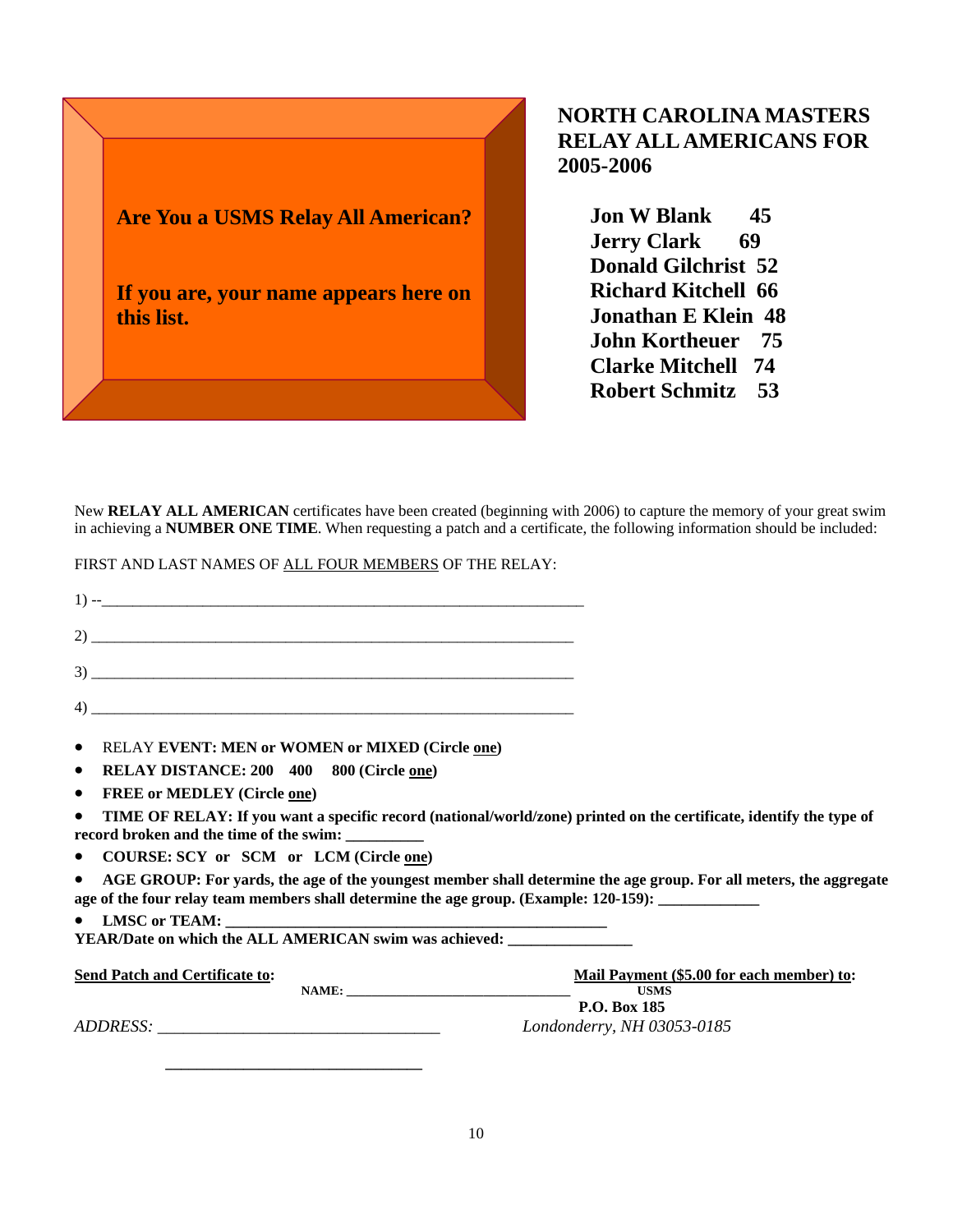The following article, and the picture below, spotlighting NCMS RAM swimmer John Mangrum, are reprinted from the *Australasian Masters Games Community Ambassador Newsletter*, available in full online at www.australasianmasters.com.

## **Games Community Ambassador Newsletter Community Ambassador John Mangrum, USA**

John Mangrum will make his second trip to Adelaide to complete in the Australasian Masters's Games when the event is held in October again this year. Originally from Clearwater, Florida, John says he keeps coming back to the Games because Australia "is such a beautiful country. I love the way of life and people in Australia."

Some highlights of the Games have been meeting Dawn Fraser in Alice Springs, being able to travel the world doing what he enjoys most, and making new friends along the way. His latest achievement was winning nine medals at the last Master's Games in Adelaide in 2005. John contributes his stamina in swimming to the support of his friends, family and coaches, but says what also motivates him is the World Record holders and swimming champions with whom he competes.

John, who started swimming in high school to saty in shape, has never looked back on his decision to swim in the Masters Games, which he has been competing in now for 21 years. John's long-term goal of being able to continue swimming in competitions when he is in his 70's ensures that he will keep coming back to Australia for many more years, much to the delight of his friends who have affectionately labeled him "that American." John says he is "as fit as can be (and) looking forward to coming back in October."

## MOVE OVER HOLLYWOOD…

Community Ambassadors star in Games Video. Available for download from the Games website at www.AustralasianMasters.com.

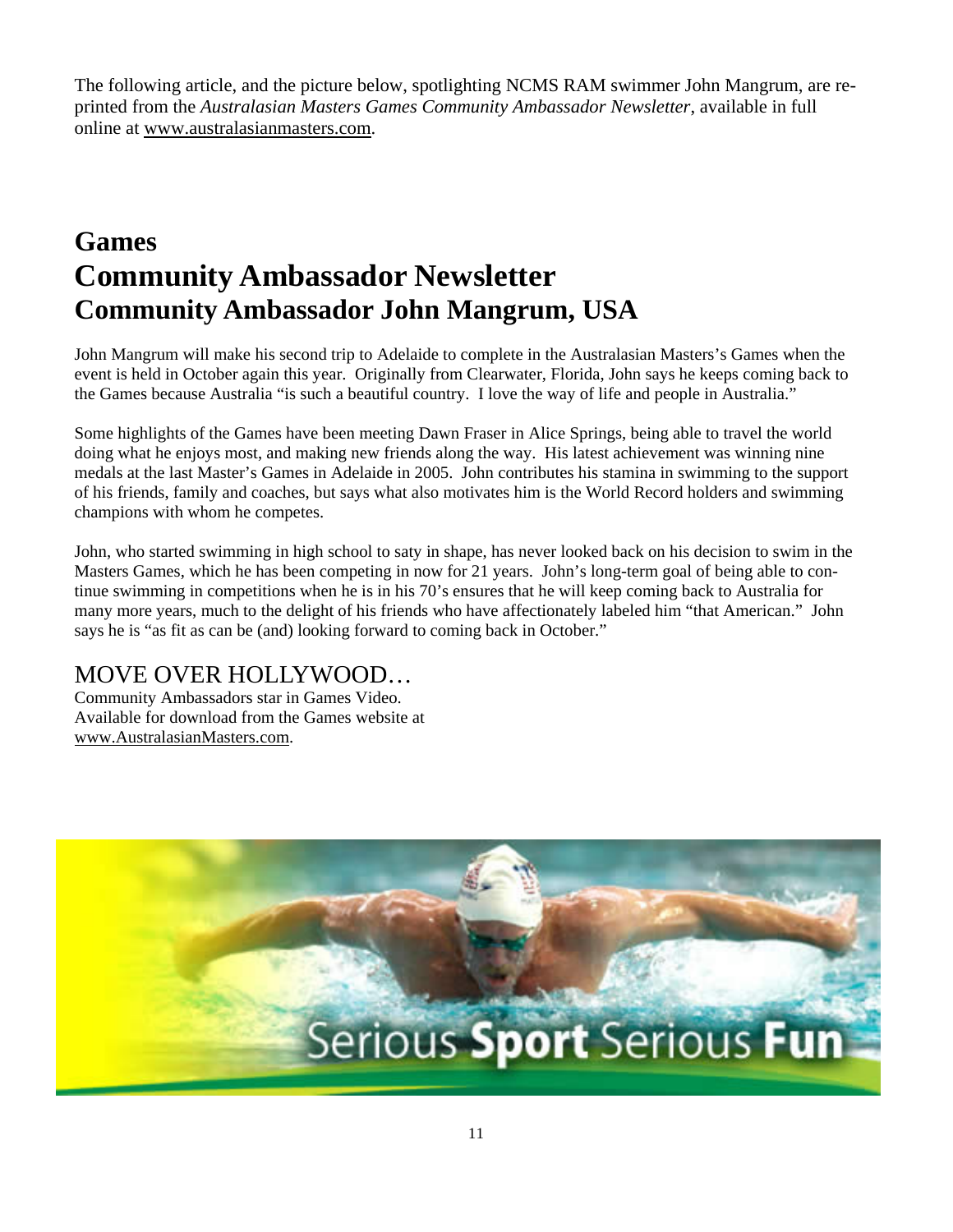#### **The Chairman's Lane By Joe Gosha**

In this issue of our Across The Lanes newsletter I would like to talk briefly about our organization's governance. As most of you know, North Carolina Masters Swimming is constituted as a Masters Swimming Club organized through the 'Local Masters Swimming Committee' (LMSC) for NC of United States Masters Swimming, Inc. The LMSC for NC provides the administrative structure (including membership registration and support for individuals, chapters, and clubs; competition sanctioning; insurance coverage; record keeping communications, etc.) for Masters Swimming in this state.

As an LMSC of United States Master's Swimming, we are not separately incorporated but are rather a supported unit of USMS, Inc. Nevertheless, we are governed in our affairs by our own Bylaws. Those Bylaws vest leadership authority and responsibility for our LMSC in a Board of Directors. One of the primary endeavors undertaken by our Board over the past eighteen months has been the updating of our Bylaws. That task (as has been previously reported) was completed with the adoption of our Amended and Restated Bylaws on April 1, 2007.

One of the significant issues that has been discussed many times over the years with respect to our Bylaws is the representation afforded our local chapters and clubs in those Bylaws. While other LMSCs around the country have gone to a governance structure where all Board members effectively serve in an at large capacity, we have steadfastly determined not to do so here in North Carolina. Rather, we have chosen to continue enfranchising our various clubs and chapters around the state with Board membership, representation, and authority through designated Chapter Representatives.

Per Article IV of our Bylaws each club or chapter in the state is entitled to designate Chapter Representatives to the Board with voting authority given in accordance with the following table:

• Less than 5 members have no votes

- 5 35 members shall have one (1) vote
- 36-60 members shall have two (2) votes
- Over 60 members shall have three (3) votes

Some of our Chapters have designated Representatives to the Board and have as such participated in our decision making processes. They have been an integral part of Board decisions related, for example, to how we spend our funds, who gets elected as LMSC officers, and who represents us at the U.S. Aquatics Sports annual national convention.

Article III.3 of our Bylaws reads:

*Club and Chapter Members are strongly encouraged to have representation at all meetings of the LMSC Board of Directors in any particular year, either in person or by proxy. Individual Members may attend all meetings of the LMSC with voice, but no vote.* 

I want to echo the words of our Bylaws, speaking both to our Chapters, and to the individual members of our Chapters. **We will be having a meeting of the Board of Directors of the LMSC for NC this coming October 27th at 4:30 PM at the Satisfaction Restaurant & Bar in Durham, NC , right after the NC Masters Autumn Splash Short Course Meters Meet that takes place up the street in Hillsborough that day.** 

#### **I STRONGLY URGE ALL OF OUR CHAPTERS ACROSS THE STATE TO DESIGNATE A CHAPTER REP WHO CAN THEN REPRESENT THE CHAPTER AT THAT MEETING, AND AT FUTURE MEETINGS IN THE COM-ING YEAR.**

Chapter officers who are authorized to do so should provide the name of their designated 'Chapter Rep to the Board' to our registrar George Simon, at the email address for him listed below.

I want to thank you all in advance for your participation in the governance of our organization!

| Joe Gosha, NCMS<br>Kemp Battle, AMS<br>10 Parkside Ave<br>140 Lake Concord Rd | Fritz Lehman, RAM     | Elizabeth Nowak, THAT   |                         |
|-------------------------------------------------------------------------------|-----------------------|-------------------------|-------------------------|
|                                                                               |                       |                         | Jerry Clark, CSM        |
|                                                                               | 439 Pebble Creek Dr.  | 2734 Sevier St.         | 3107 Cloverfield Rd.    |
| Ashville, NC 28804<br>Concord, NC 28025                                       | Cary, NC 27511        | Durham, NC 27705        | Charlotte, NC 28211     |
| 704-294-2021<br>828.251.0596                                                  | $(919)$ 481-9767      | 919.489.8328            | $(704)$ 374-1807        |
| vicechairman@ncmasters.org<br>NCchairman@usms.org                             | fritzlehman@nc.rr.com | Secretary@ncmasters.org | treasurer@ncmasters.org |

**LMSC - NC Officers and Staff** 

| Registrar / Webmaster   | <b>Top Ten Chairperson</b>                                   | <b>Newsletter Editor</b>                       | <b>Records</b>                             |
|-------------------------|--------------------------------------------------------------|------------------------------------------------|--------------------------------------------|
| George Simon, RAM       | Henry Stewart, RAM                                           | Joe Gosha                                      | Henry Stewart, RAM                         |
| 10229 Boxelder Drive    | 5404 Killarney Hope Dr.                                      | 140 Lake Concord Rd NE 5404 Killarney Hope Dr. |                                            |
| Raleigh, NC 27613       | Raleigh, NC 27613-1029                                       | Concord, NC 28025                              | Raleigh, NC 27613-1029                     |
| $(919) 846 - 2423$      | $(919) 881 - 9916$                                           | $(704)$ 294-2021                               | $(919) 881 - 9916$                         |
| $NC$ registrar@usms.org | hstewart@strategicbenefitsol jophesgo@juno.com<br>utions.net |                                                | hstewart@strategicbenefits<br>olutions.net |

12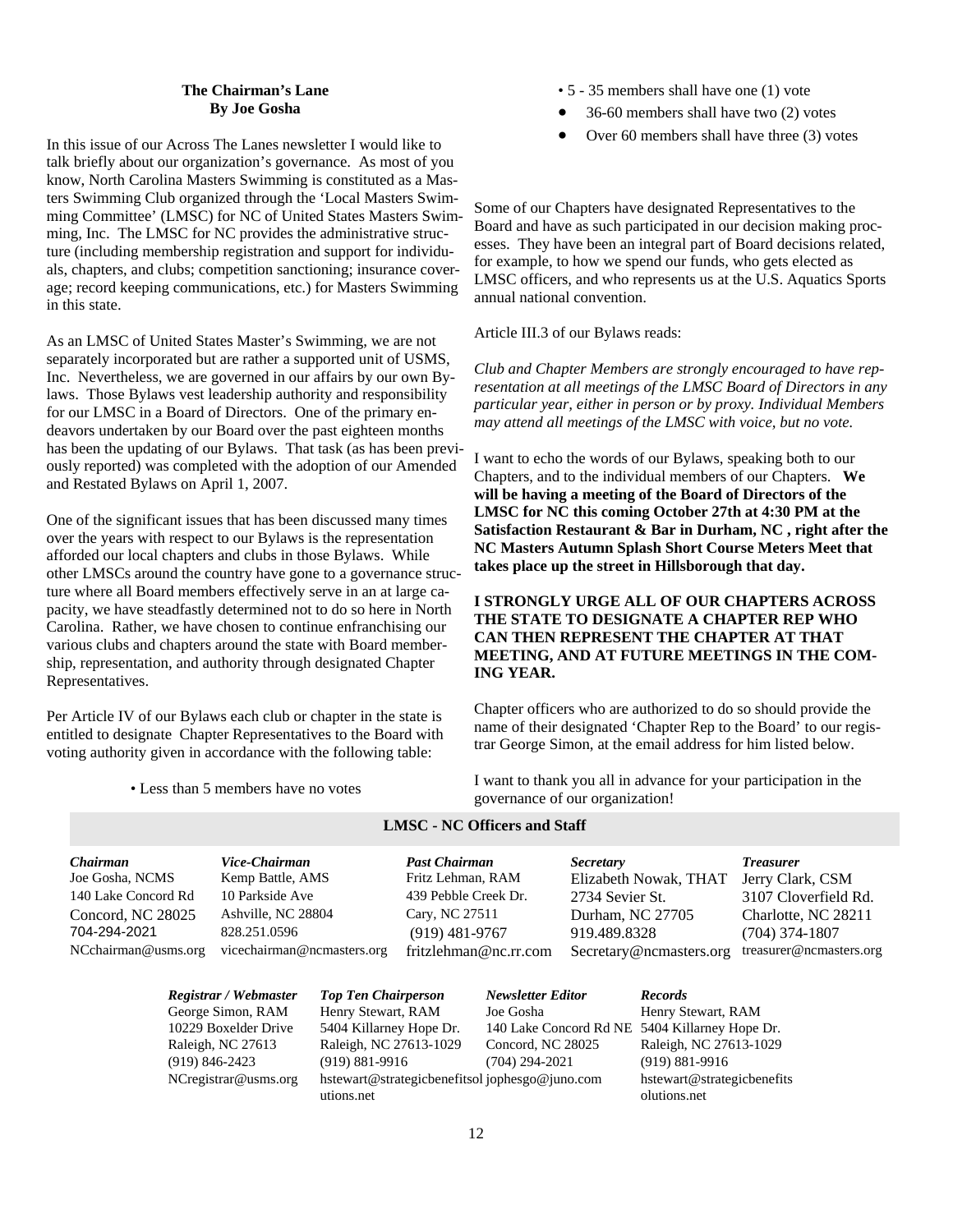#### **NC Autumn Splash October 27, 2007**

Sponsored by: Tar Heel Aquatic Team (THAT) Sanctioned by: LMSC for NC for USMS, Sanction # 137-06 Meet Director: Robin Robinson Meet Referees: Pending

**LOCATION:** Triangle Sportsplex, Hwy 70 East (Bus), Hillsborough, NC http://www.trianglesportsplex.com (919) 644-0339. Ten lane 25m x 25y pool with six lanes used for racing.

**RULES:** USMS rules govern the meet. You must attach a copy of your 2007 USMS registration card to the entry form. No one-event USMS registrations. You must sign a waiver. Your age as of 12/31/07 determines your age group in the meet. **Except for sprint lanes in warm-up and when competing, ANY ENTRIES IN WATER MUST BE FEET FIRST.** 

**DEADLINE:** Entries must be **received** before 5:00 p.m. Saturday, October 20, 2007. No faxes accepted. Send e-mail to robinsr@nc.rr.com if you have any questions. Deck entries will be accepted as space allows but we strongly encourage everyone to sign up in advance.

**FEES:** Single fee of \$30.00 covers entry fee and facilities charge. Late entries are \$35.00. Make checks payable to Tar Heel Aquatic Team. Meet fees are non-refundable.

**ENTRIES:** Swimmers are limited to 5 individual events. Mail entry form and fee to Robin Robinson, 90 Cedar Hills Circle, Chapel Hill, NC 27514.

**AWARDS:** Customized awards.

**SCORING:** Individual events will be scored 7-5-4-3-2-1, relays 14-10-8-6-4-2. Meet results will be posted on ncmasters.org and will be sent to team representatives and the NCMS records chairperson.

**WARM-UP:** The pool will be open for warm-up from 10:00 – 10:50 a.m. Sprint lanes will be designated with diving allowed from 10:35 – 10:50 (25m, one-way). Continuous warm-up/cool down lanes will be available throughout the meet.

**SEEDING:** All events will be preseeded with the exception of the relays, which will be deck seeded by time. Deck entries will be added as space allows. Men and women may be combined if needed. All events will be swim slow to fast. Relays will follow USMS age groupings 76-99, 100-119, 120-159, etc. Relay teams may be women, men or mixed.

**DIRECTIONS TO POOL:** From I-85 (Exit 165), I-40 (Exit 166), and Chapel Hill, take Hwy. 86N towards Hillsborough. Turn right onto Hwy. 70 East (Bus.). Go about ¼ mile and make a right onto Meadowlands Drive. Make a left into the Triangle Sportsplex.

**OTHER:** There are snack and drink machines and a snack bar. No food or drinks may be brought into the facility.